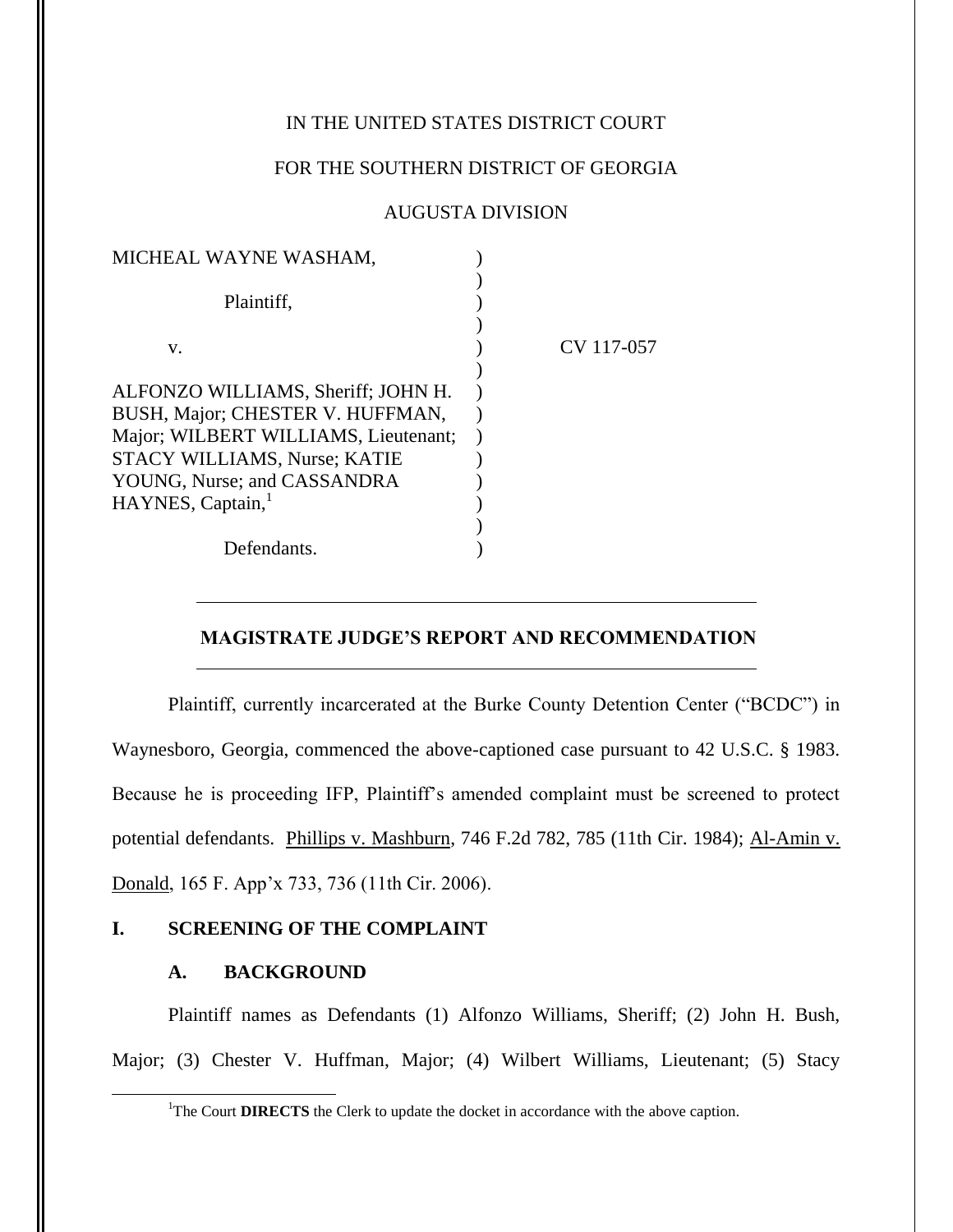Williams, Nurse; (6) Katie Young, Nurse; and (7) Cassandra Haynes, Captain. (Doc. no. 17, pp. 2-3.) Taking all of Plaintiff's factual allegations as true, as the Court must for purposes of the present screening, the facts are as follows.

Plaintiff, a white male, arrived at BCDC on March 28, 2017. (Id. at 4.) No one conducted a medical screening, but Plaintiff requested to see a mental health professional via the kiosk in BCDC. (Id.) From March 28, 2017 through August 25, 2017, Plaintiff requested to see a mental health professional more than seventeen times.  $(\underline{Id})$  Each time, Defendant Stacy Williams or Katie Young denied his request and told him he could not see a mental health professional. (Id. at 5.) Plaintiff spoke with Defendants Bush, Huffman, Haynes, and Wilbert Williams about his inability to obtain mental health treatment, but they did nothing. (Id. at 6.)

Defendants Young and Stacy Williams told Plaintiff he could not receive mental health treatment because he was a "red inmate" and thus not allowed outside of BCDC. However, Plaintiff witnessed three African American inmates who were also "red" taken out of BCDC for treatment of pimples, hair bumps, and a jammed finger. (Id. at 5-6.)

On August 25, 2017, Defendants sent Plaintiff to Ogeechee Mental Health for an evaluation, where they prescribed him Elavil twice a day for his mental health needs. (Id. at 7.) As a result of Defendants' neglect of his mental health needs from March 28, 2017 through August 25, 2017, Plaintiff suffered from emotional distress, depression, anxiety, and suicidal ideations. (Id. at 5-6.)

#### **B. DISCUSSION**

### **1. Legal Standard for Screening**

The complaint or any portion thereof may be dismissed if it is frivolous, malicious, or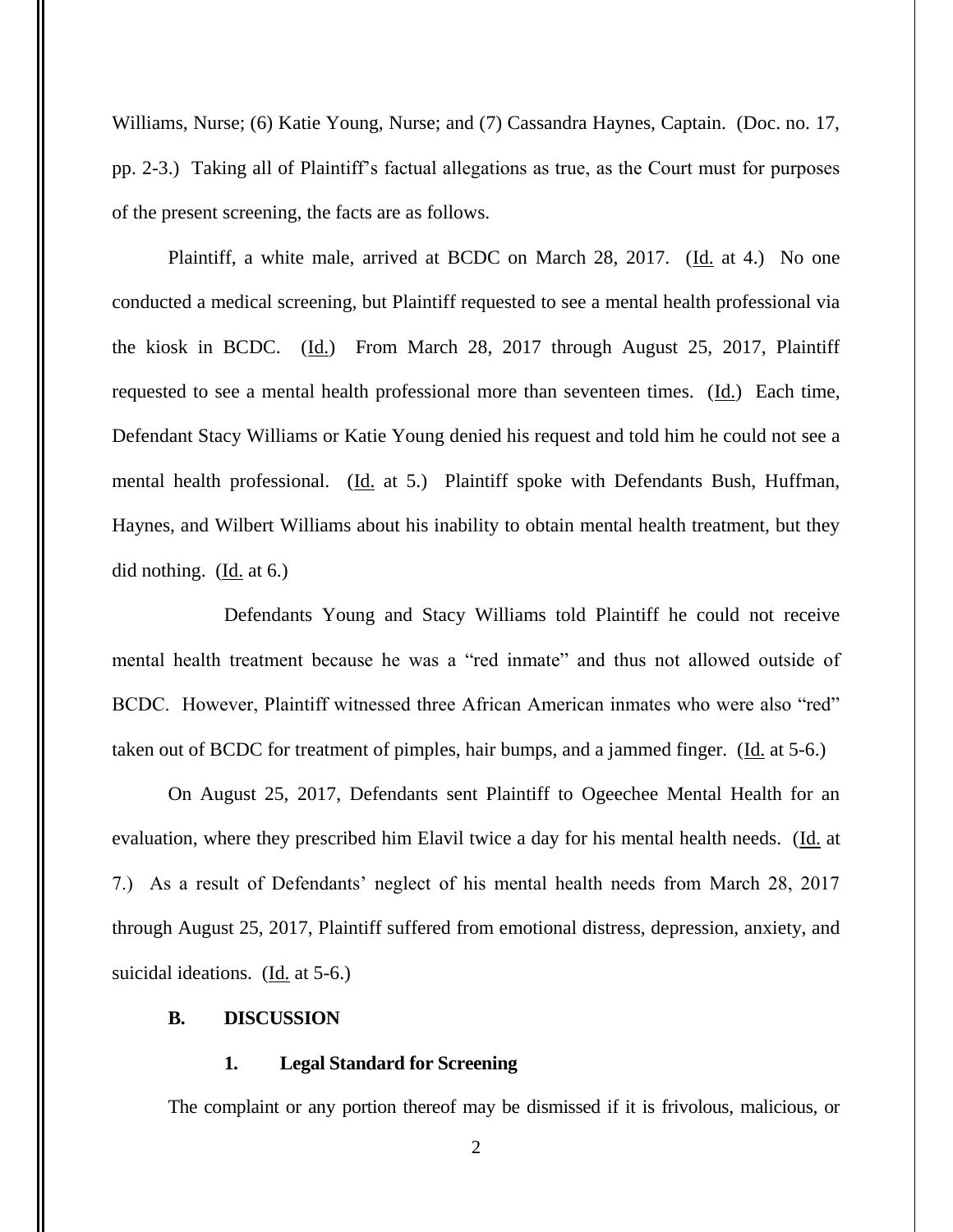fails to state a claim upon which relief may be granted, or if it seeks monetary relief from a defendant who is immune to such relief. See 28 U.S.C. §§ 1915(e)(2)(B) and 1915A(b). A claim is frivolous if it "lacks an arguable basis either in law or in fact." Neitzke v. Williams, 490 U.S. 319, 325 (1989). "Failure to state a claim under  $\S$  1915(e)(2)(B)(ii) is governed by the same standard as dismissal for failure to state a claim under Fed. R. Civ. P. 12(b)(6)." Wilkerson v. H & S, Inc., 366 F. App'x 49, 51 (11th Cir. 2010) (citing Mitchell v. Farcass, 112 F.3d 1483, 1490 (11th Cir. 1997)).

To avoid dismissal for failure to state a claim upon which relief can be granted, the allegations in the complaint must "state a claim to relief that is plausible on its face." Bell Atl. Corp. v. Twombly, 550 U.S. 544, 570 (2007). "A claim has facial plausibility when the plaintiff pleads factual content that allows the court to draw the reasonable inference that the defendant is liable for the misconduct alleged." Ashcroft v. Iqbal, 556 U.S. 662, 678 (2009). That is, "[f]actual allegations must be enough to raise a right to relief above the speculative level." Twombly, 550 U.S. at 555. While Rule 8(a) of the Federal Rules of Civil Procedure does not require detailed factual allegations, "it demands more than an unadorned, the-defendantunlawfully-harmed-me accusation." Iqbal, 556 U.S. at 678. A complaint is insufficient if it "offers 'labels and conclusions' or 'a formulaic recitation of the elements of a cause of action,'" or if it "tenders 'naked assertions' devoid of 'further factual enhancement.'" Id. (quoting Twombly, 550 U.S. at 555, 557). In short, the complaint must provide a "'plain statement' possess[ing] enough heft to 'sho[w] that the pleader is entitled to relief.'" Twombly, 550 U.S. at 557 (quoting Fed. R. Civ. P. 8(a)(2)).

The court affords a liberal construction to a *pro se* litigant's pleadings, holding them to a more lenient standard than those drafted by an attorney. Erickson v. Pardus, 551 U.S. 89, 94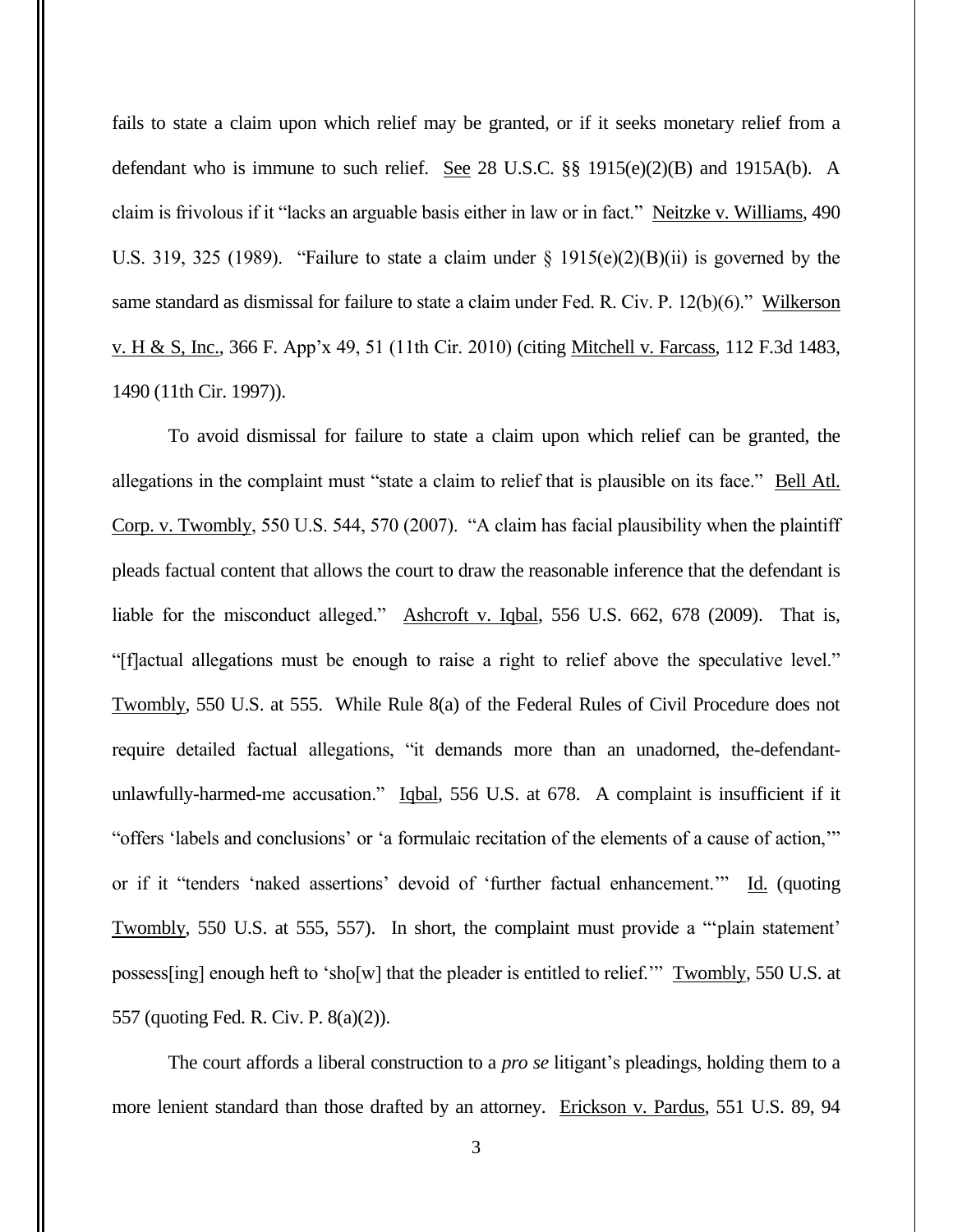(2007); Haines v. Kerner, 404 U.S. 519, 520 (1972). However, this liberal construction does not mean that the court has a duty to re-write the complaint. Snow v. DirecTV, Inc., 450 F.3d 1314, 1320 (11th Cir. 2006).

# **2. Plaintiff Fails to State a Claim for Supervisory Liability Against Sheriff Williams.**

Plaintiff attempts to hold Sheriff Alonzo Williams liable because he "is responsible legally for all operations at the BCDC." (Doc. no. 17, p. 6.) However, "[s]upervisory officials are not liable under [Bivens] for the unconstitutional acts of their subordinates on the basis of *respondeat superior* or vicarious liability." Hartley v. Parnell, 193 F.3d 1263, 1269 (11th Cir. 1999) (internal quotation marks and citation omitted); see also Dalrymple v. Reno, 334 F.3d 991, 995 (11th Cir. 2003). "Because vicarious liability is inapplicable to [Bivens] actions, a plaintiff must plead that each Government-official defendant, through the official's own individual actions, has violated the Constitution." Rosa v. Fla. Dep't of Corr., 522 F. App'x 710, 714 (11th Cir. 2013) (quoting Iqbal, 556 U.S. at 676) (internal quotations omitted). Therefore, to hold a supervisor liable, Plaintiff must demonstrate that either (1) he actually participated in the alleged constitutional violation, or (2) there is a causal connection between his actions and the alleged constitutional violation. See Hartley, 193 F.3d at 1269 (citing Brown v. Crawford, 906 F.2d 667, 671 (11th Cir. 1990)). Here, Plaintiff alleges only that Sheriff Williams "fail[ed] to employ trained staff to work with inmates with mental illness." (Doc. no. 1, pp. 5-6.) Such a failure to hire specifically trained staff does not constitute actual participation in the alleged violation.

Likewise, Plaintiff has not alleged a causal connection between Sheriff Williams and the asserted constitutional violation. See Zatler v. Wainwright, 802 F.2d 397, 401 (11th Cir.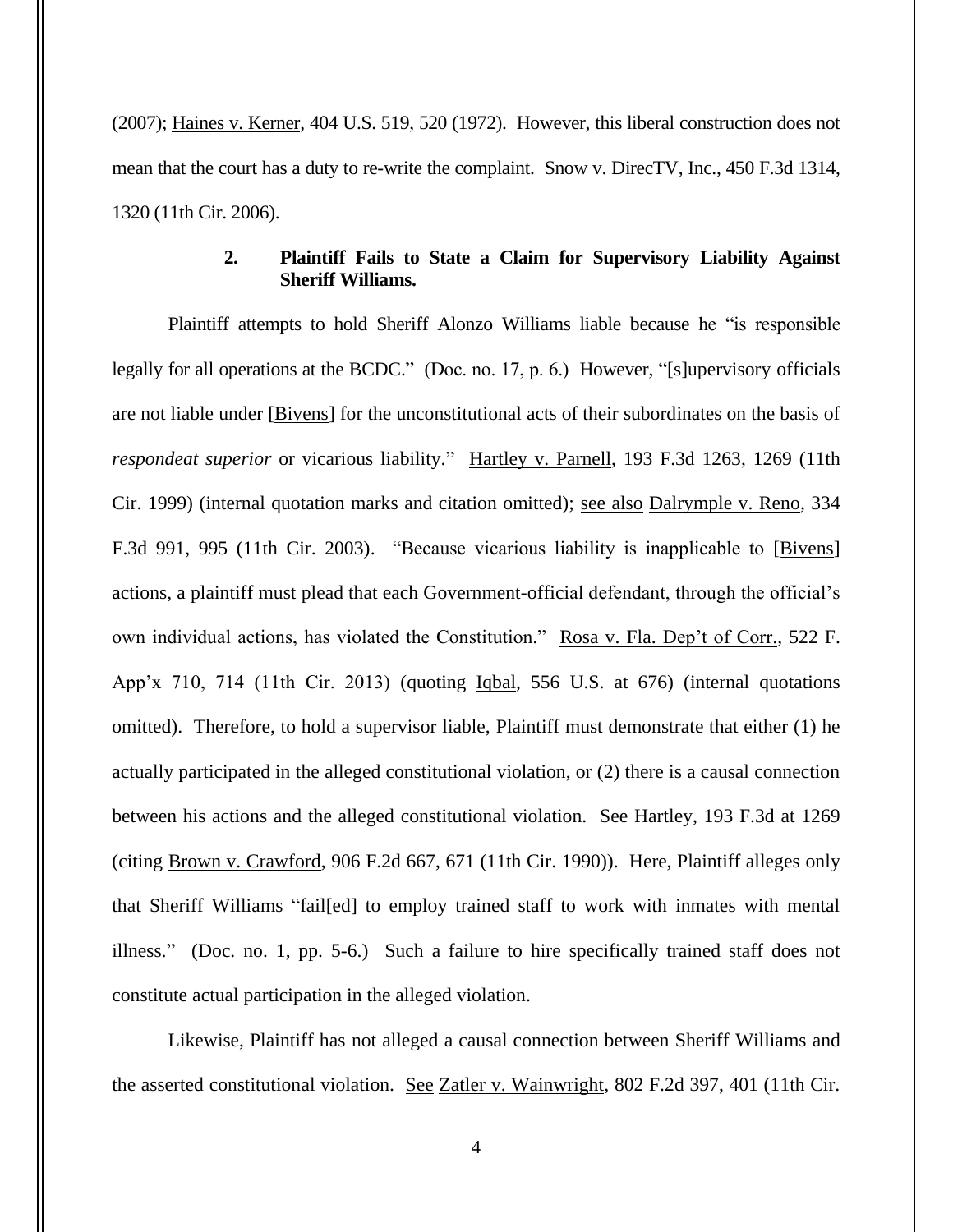1986) (requiring an affirmative causal connection between a defendant and an alleged constitutional violation). The "causal connection" can be established "when a history of widespread abuse puts the responsible supervisor on notice of the need to correct the alleged deprivation, and he fails to do so," Brown, 906 F.2d at 671, or when "the supervisor's improper 'custom or policy . . . result[s] in deliberate indifference to constitutional rights.'" Hartley, 193 F.3d at 1269 (quoting Rivas v. Freeman, 940 F.2d 1491, 1495 (11th Cir. 1991)). The standard for demonstrating "widespread abuse" is high. In the Eleventh Circuit, "deprivations that constitute widespread abuse sufficient to notify the supervising official must be *obvious, flagrant, rampant and of continued duration*, rather than isolated occurrences." Brown, 906 F.2d at 671 (emphasis added). A causal connection may also be shown when the facts support "an inference that the supervisor [or employer] directed the subordinates to act unlawfully or knew that the subordinates would act unlawfully and failed to stop them from doing so." Cottone v. Jenne, 326 F.3d 1352, 1360 (11th Cir. 2003).

Here, Plaintiff has not alleged that Sheriff Williams was personally involved in Plaintiff's mental health treatment or was made aware ahead of time of any unlawful practices associated with Plaintiff's mental health treatment. Nor has Plaintiff alleged Sheriff Williams had any knowledge of a widespread problem with mental health treatment of inmates at BCDC. In sum, Plaintiff has not shown Sheriff Williams actually participated in the alleged constitutional violation; nor has he drawn the necessary causal connection to any alleged constitutional violation. Accordingly, Plaintiff fails to state a claim against Sheriff Williams.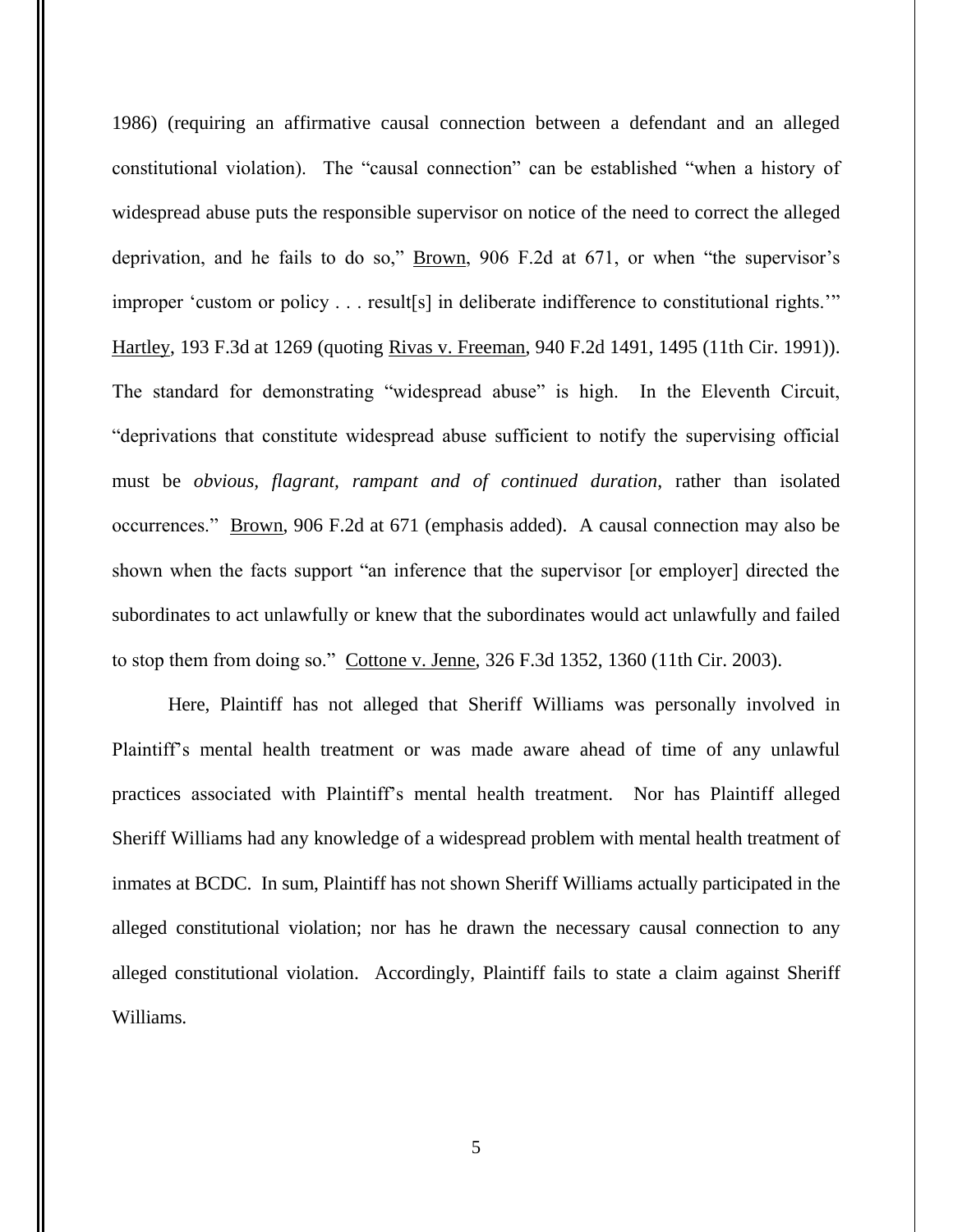# **3. Plaintiff Fails to State an Official Capacity Claim Against Defendants Bush, Huffman, Wilbert Williams, and Haynes.**

Plaintiff's allegations are insufficient to state a claim against Defendants Bush, Huffman, Wilbert Williams, and Haynes because "the Eleventh Amendment insulates a state from suit brought by individuals in federal court unless the state either consents to suit or waives its Eleventh Amendment immunity." Stevens v. Gay, 864 F.2d 113, 114 (11th Cir. 1989). Arms or agencies of the state are also immune from suit. Alabama v. Pugh*,* 438 U.S. 781, 781-82 (1978). Georgia sheriffs and their deputies function as arms of the State of Georgia when establishing and administering jail policies and practices. Purcell ex rel. Estate of Morgan v. Toombs Cty., Ga, 400 F.3d 1313, 1324 (11th Cir. 2005); Manders v. Lee, 338 F.3d 1304, 1328 (11th Cir. 2003); Bunyon v. Burke Cty., 306 F. Supp. 2d 1240, 1255 (S.D. Ga.), *aff'd sub nom.* Bunyon v. Burke Cty., Ga., 116 F. App'x 249 (11th Cir. 2004) ("Although Manders involved only the immunity of the Sheriff in his official capacity, its factors are similarly applicable to deputy sheriffs as well.").

Plaintiff's claims against Defendants Bush, Huffman, Wilbert Williams, and Haynes exclusively concern the administration of a county jail by deputy sheriffs. Thus, these Defendants were acting as arms of the state of Georgia and are immune under the Eleventh Amendment in their official capacity. Accordingly, Plaintiff fails to state an official capacity claim against Defendants Bush, Huffman, Wilbert Williams, and Haynes.

### **II. CONCLUSION**

For the reasons set forth above, the Court **REPORTS** and **RECOMMENDS** Plaintiff's claims against Defendant Alonzo Williams be **DISMISSED**, Plaintiff's official capacity claims against Defendants Bush, Huffman, Wilbert Williams, and Haynes be